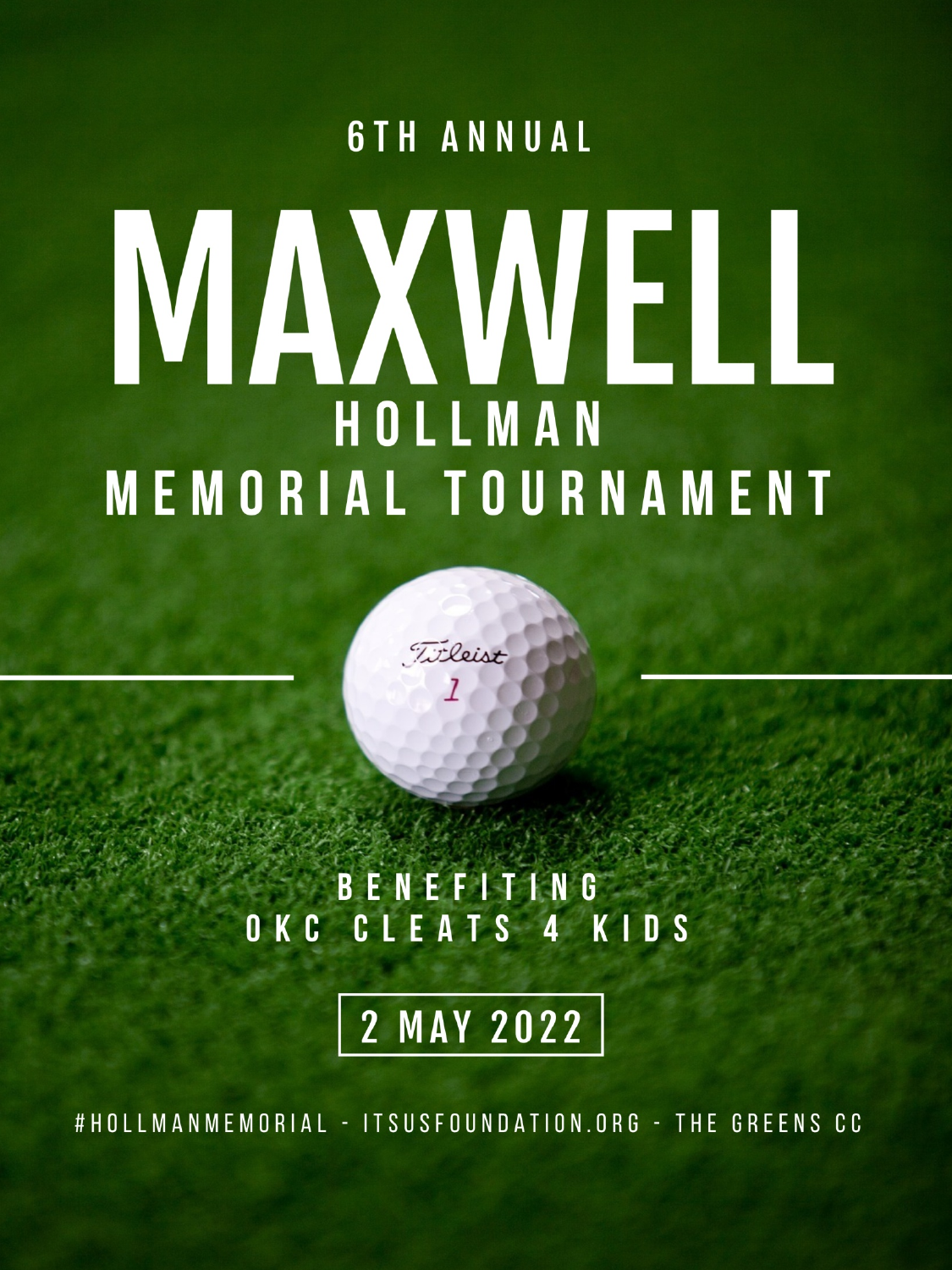## 2022 Maxwell Hollman Memorial Golf Tournament

Dear Friends,

It's time to gather your buddies, dust off the clubs, and get ready for the 6th Annual Maxwell Hollman Memorial Golf Tournament! We are excited to see everyone and kickoff the 2022 golf season.

#### **The Greens Country Club • 13100 Green Valley Dr. • Oklahoma City, Oklahoma**

We tee it up on Monday, May 2nd, with a shotgun start at 11:30am. Team check-in will begin at 9am. Food and beverages will be provided prior to tee-off and at the awards banquet after play.

I hope you'll join us to honor Max's memory and help support a cause I know would have made him very proud. His passion for sports was evident in every game played or attended, every fantasy sports league he participated in, and every kid he cheered on from the sidelines. In learning more about Cleats 4 Kids and their mission to help underserved youth unlock their purpose and potential through team sports, we knew we had found a perfect beneficiary for our tournament.

If you cannot participate in the tournament, we hope you'll consider being a sponsor or making a donation. From a team foursome to Platinum sponsorship, there's a way for everyone to lend their support!

Feel free to call, text, or email with any questions.

We appreciate your support and look forward to seeing you on the course!

Best Regards,

Brian Lowry It's Us Foundation Founder-Director 405-823-7667

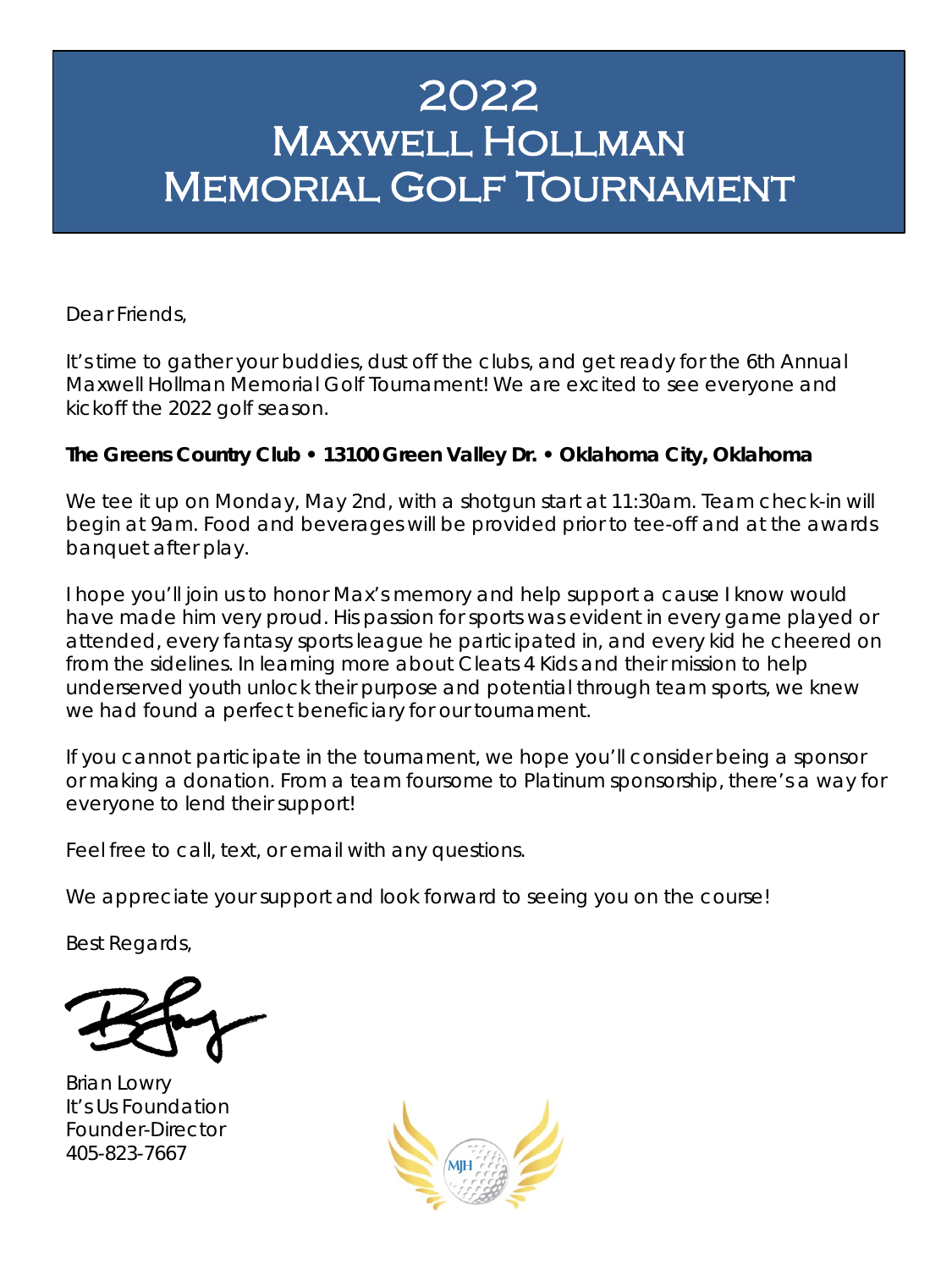# 2022 MHMGT – Beneficiary

Sports can change the course a kid's life. Participation in sports and physical activity provide a necessary opportunity for kids to grow their minds, bodies and characters. The lessons learned through these experiences have a long-lasting impact both inside and outside the classroom. But what about the kids who can't afford the gear to play?

Cleats 4 Kids solves this problem - they give sports shoes and gear of all types and sizes to Oklahoma athletes in need free of charge.



C4K empowers kids to live healthier lifestyles and learn life lessons through sports by providing sports shoes and safe equipment to kids in need. It is a unique, one-of-a-kind mission in our community. By getting more kids involved in sports, C4K changes lives and gives underserved kids hope and self-confidence. The organizational mission also promotes kids helping kids by encouraging giving back to their community and starting them down a path of philanthropy beyond mere volunteering.

C4K started in 2011 from a pile of basketball shoes, soccer cleats, and football gear in the corner of an Oklahoma City garage. The McDaniel family saw what their children had outgrown and realized that the shoes that no longer fit Cole, Josh or Meghan could benefit someone else. Thus, C4K was born.

Since its founding 2011, C4K has experienced exponential growth in the amount of equipment distributed. C4K has distributed 156,000 items total to athletes in need, and impacted 130,000 kids. They currently partner with 55 youth organizations and 226 Oklahoma school districts, with 24 equipment drop off locations.

C4K's mission of equipping and empowering kids is made possible by hundreds of volunteers. There are many ways to get involved: working in the Locker Room, acting as a C4K Team Captain, hosting a donation drive and more!

Learn how you can get involved by visiting [okc.cleatsforkids.org](https://okc.cleatsforkids.org/)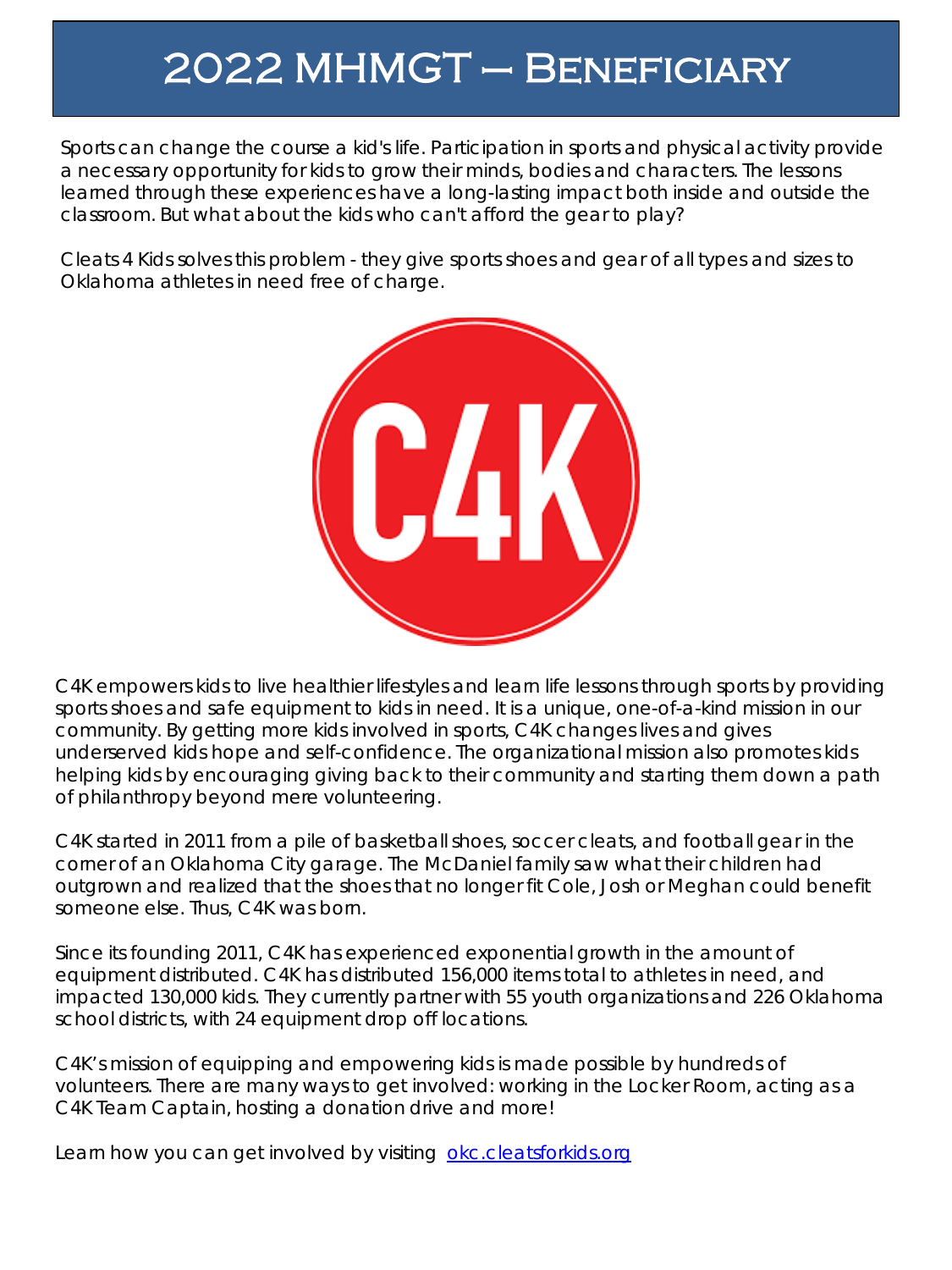# 2022 MHMGT SPONSORSHIP LEVELS

It's Us Foundation is proud to present the  $6<sup>th</sup>$  Annual Max Hollman Memorial Golf Tournament. If you would like to sponsor the tournament, please take a look at the below options:

## **TOURNAMENT SPONSORSHIPS**

#### **PLATINUM \$2,500**

## **GOLD \$1,500**

- $\checkmark$  Two team entries
- $\checkmark$  Two Tee Box Signs
- $\checkmark$  Opportunity to provide promo material for swag bag
- $\checkmark$  Most prominent name recognition on event signage
- One team entry
- $\checkmark$  One Tee Box Sign
- Opportunity to provide promo material for swag bag
- $\checkmark$  Name recognition on event signage
- **SILVER \$1,000**
- $\checkmark$  One team entry
- $\checkmark$  One Tee Box Sign
- $\checkmark$  Name recognition on event signage

#### $\checkmark$  One team entry

**BRONZE**

**\$750**

- $\checkmark$  Name recognition
- on event signage

## **COURSE SPONSORSHIPS** *Great opportunities to support the event if you're unable to attend.*

### **TEE BOX MARKER SPONSOR \$1,000** *One Available*

- Your company logo featured on 36 custom tee-box markers
- $\checkmark$  Recognition during the postround awards ceremony

## **PUTTING CONTEST SPONSOR**

#### **\$500** *One Available*

- $\checkmark$  Multiple signs surrounding the practice putting green
- $\checkmark$  Recognition during the postround awards ceremony

#### **HOLE SPONSOR**

#### **\$250** *Unlimited Available*

- Feature your company logo or family name on one golf hole
- $\checkmark$  Recognition during the postround awards presentation

Please indicate which of the above sponsorship options you would like to choose.

Enclosed is our check to **It's Us Foundation**, in the amount of \$\_\_\_\_\_\_\_\_\_\_\_\_\_\_\_\_\_.

|  | Telephone: |
|--|------------|
|  | Contact:   |
|  | Email:     |